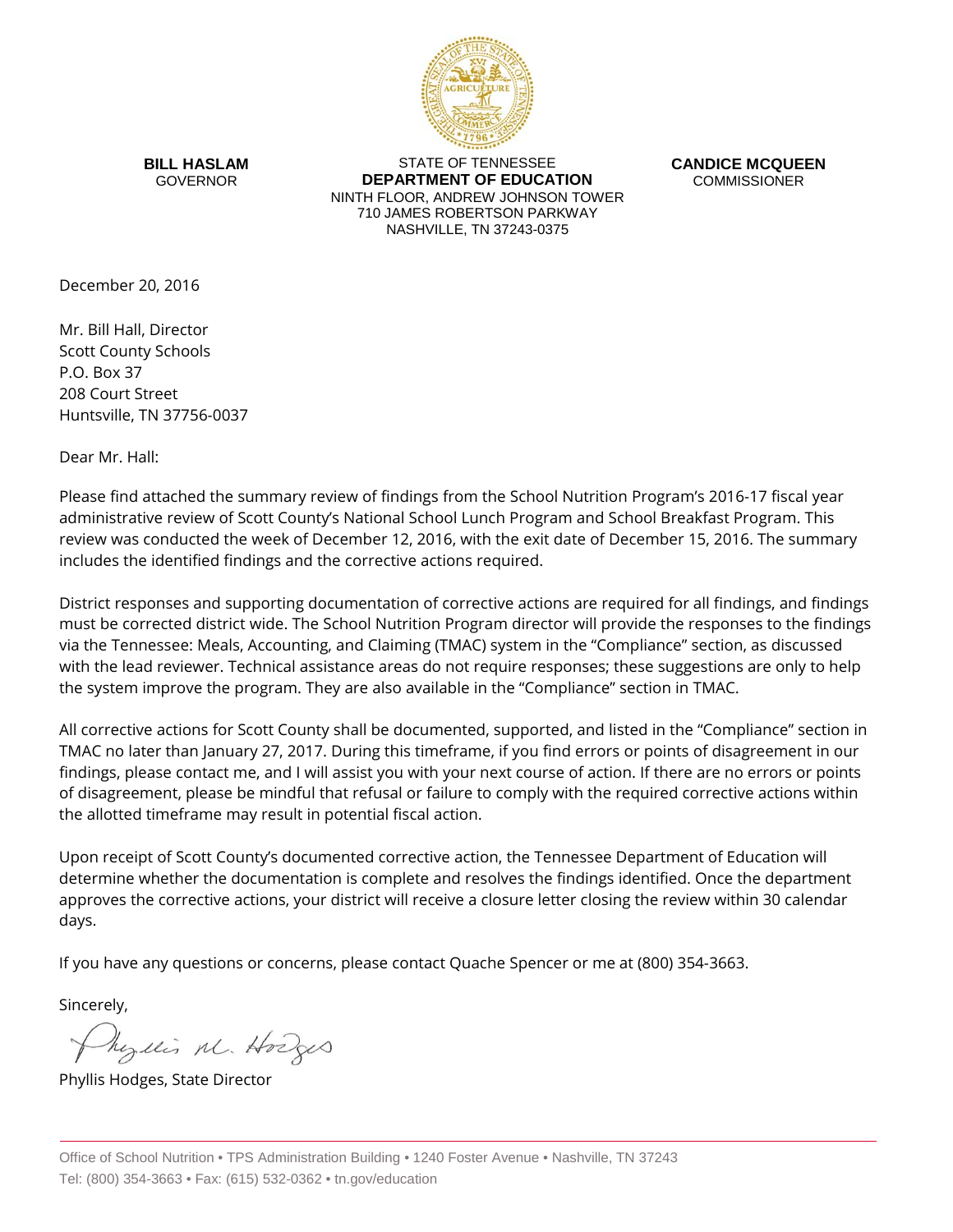

### **Scott County (760)**

**Review ID: 1160**

#### **Exit Conference Date: 12/15/2016**

Review Year: 2017

Month of Review: October

Lead Reviewer: Kristen Nauss

| <b>Findings ID</b><br><b>Finding Description</b><br><b>Required Corrective Action</b><br>Area |  |
|-----------------------------------------------------------------------------------------------|--|
|-----------------------------------------------------------------------------------------------|--|

### **SFA - Level Findings**

| $700 -$    | $V-0700$ | The starting balance has not     | Investigate the discrepancies and report the |
|------------|----------|----------------------------------|----------------------------------------------|
| Resource   |          | matched the comptroller's        | correct figures.                             |
| Management |          | audit for at least the last five |                                              |
|            |          | vears.                           | Upload documentation to support the correct  |
|            |          |                                  | figures.                                     |

## **Site - Level Findings: Huntsville Elementary (0020)**

| 1400 - Food<br>Safety | $V-1400$ | calibration logs do not indicate<br>that the thermometers were<br>calibrated correctly. | Recordings in the thermometer Retrain cafeteria staff on the calibrating<br>thermometers SOP.<br>Upload agenda and sign-in sheet for the<br>training and a copy of the calibration log. |
|-----------------------|----------|-----------------------------------------------------------------------------------------|-----------------------------------------------------------------------------------------------------------------------------------------------------------------------------------------|
| 1400 - Food<br>Safety | $V-1400$ | Crates of milk were stored on<br>the floor.                                             | Raise milk crates to at least six inches off the<br>floor.<br>Upload photo of correction.                                                                                               |

# **Site - Level Findings: Scott High School (0048)**

| 1100 - Smart<br>Snacks in<br>School | $V-1100$ | A 15.2 ounce juice sold in the<br>school-operated vending<br>machine exceeded the high<br>school limit of 12 ounces. | Discontinue sale of the non-complaint<br>beverages or substitute with a beverage that<br>does not exceed 12 ounces.                     |
|-------------------------------------|----------|----------------------------------------------------------------------------------------------------------------------|-----------------------------------------------------------------------------------------------------------------------------------------|
|                                     |          |                                                                                                                      | Upload a letter or email to the vendor notifying<br>them that the item will no longer be purchased<br>or requesting the compliant size. |
| 1400 - Food<br>Safety               | $V-1400$ | The temperature logs in the<br>Hazard Analysis Critical Control<br>Point (HACCP) plan are not the<br>logs used.      | Update the HACCP plan to include the logs<br>used or utilize the logs in the HACCP plan.<br>Upload a photo of the HACCP plan with       |